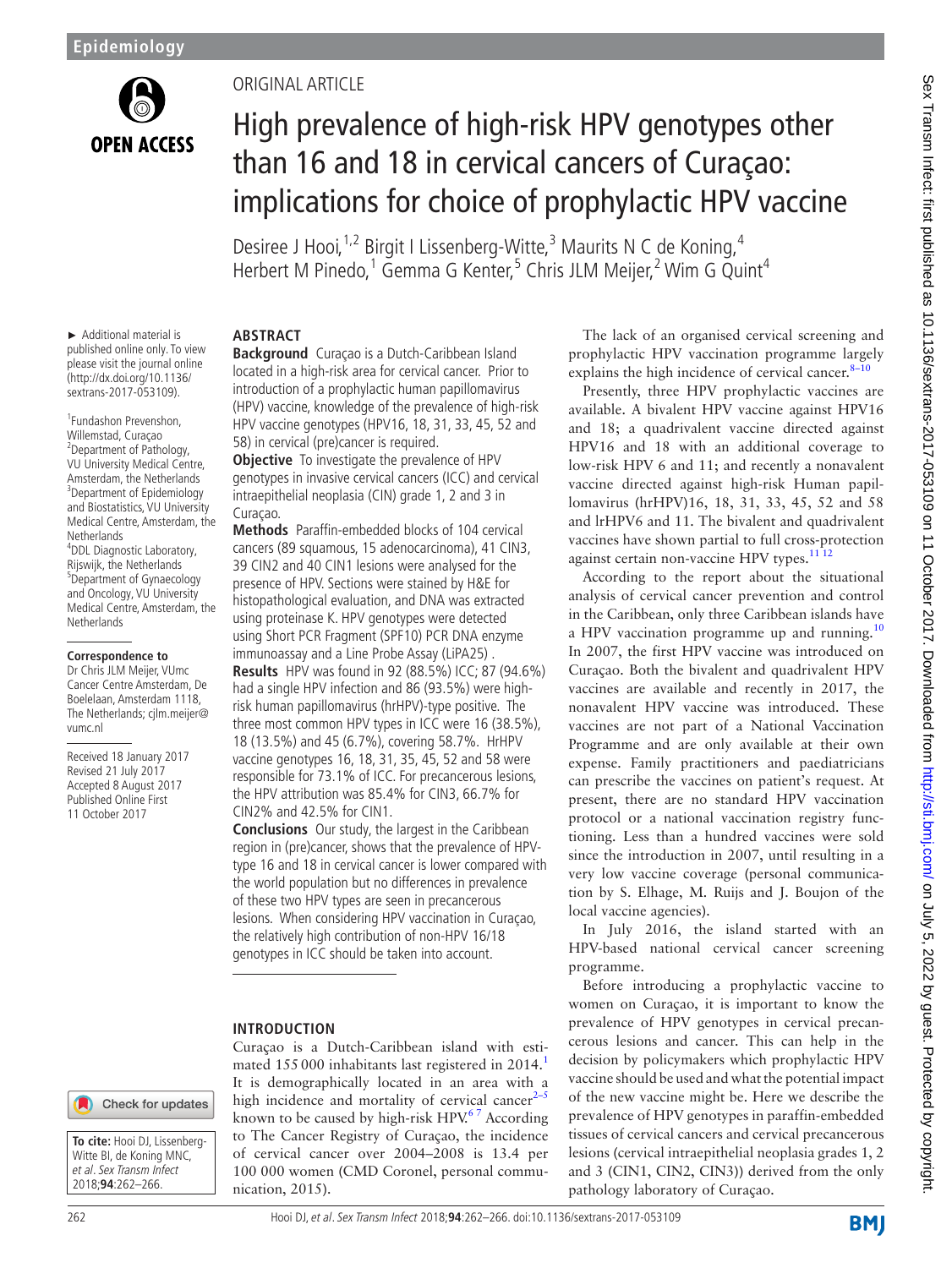<span id="page-1-0"></span>**Table 1** Type of tissue sample of cervical cancer and CIN lesion used for HPV detection

| $19111$ v gelection                                         |              |                  |                          |                          |  |  |  |  |  |
|-------------------------------------------------------------|--------------|------------------|--------------------------|--------------------------|--|--|--|--|--|
|                                                             | Cervical ca. | CIN <sub>3</sub> | CIN <sub>2</sub>         | CIN <sub>1</sub>         |  |  |  |  |  |
| <b>Biopsies</b>                                             | 75           | 30               | 27                       | 25                       |  |  |  |  |  |
| Large loop excision of the<br>transformation zone (LLETZ) 1 |              | 5                | 6                        | 4                        |  |  |  |  |  |
| Intracervical curettages                                    | 6            | 4                | 3                        | $\overline{\phantom{0}}$ |  |  |  |  |  |
| Cervix conisations                                          | 14           |                  | $\overline{\phantom{a}}$ | 8                        |  |  |  |  |  |
| Hysterectomies                                              | 8            | 0                |                          | $\overline{\phantom{0}}$ |  |  |  |  |  |
| Total                                                       | 104          | 40               | 39                       | 41                       |  |  |  |  |  |

CIN, cervical intraepithelial neoplasia.

#### **Material and methods Material**

A retrospective study was designed and co-ordinated by Fundashon Prevenshon (FP), Curaçao, in co-operation with DDL Diagnostic Laboratory, Rijswijk, the Netherlands; the department of pathology, VU University Medical Centre (VUmc) Amsterdam, the Netherlands and the Analytic Diagnostic Centre (ADC), Curaçao, to determine the prevalence of HPV DNA genotypes in formalin-fixed paraffin-embedded (FFPE) tissues of women with invasive cervical cancer (ICC).

All ICC and CIN cases diagnosed in woman from Curaçao were selected in the PALGA system, which is the nationwide network and registry of histopathology and cytopathology in the Netherlands and Curaçao. This system includes both private and government insured patients. Only available blocks of good quality, containing enough tissue, were selected from 2012 backwards, anonymised, relabelled and analysed at DDL diagnostic laboratory. In total, FFPE blocks of 104 cervical cancers, 40 CIN1, 39 CIN2 and 41 CIN3 were collected from the ADC's department of Pathology, Curaçao. The type of tissue from which the lesion samples are obtained is given in [table](#page-1-0) 1.

Eight sections were cut from each block according to the sandwich method for histopathology and DNA extraction for HPV testing.

In brief, the first and last sections were 4µm and stained with H&E for histopathological evaluation of the lesion. In between the two H&E-stained sections, six sections of 8µm were cut. The first three were combined in a single tube and used for HPV genotyping, the last three were stored in another tube for back up.

After each 10 blocks that were cut, an empty paraffin block was cut as a control for contamination during the sectioning process. Sections from the control block were tested in parallel with the samples and remained negative. For each sample, we also obtained age of the woman at diagnosis, date of sample collection and histological diagnosis.

# **DNA isolation and HPV testing**

Tissue sections were incubated overnight for DNA extraction with 250 µL of a 0.1% proteinase K solution at 70ºC. The standard proteinase volume of  $250 \mu$ L was reduced to  $100 \mu$ L for sections containing small tissue samples as observed by visual inspection. After incubation, proteinase K was inactivated at 95ºC for 10 min. HPV DNA was amplified by the SPF10 PCR in a total volume of  $50 \mu$ L using  $10 \mu$ L of 10 times diluted DNA. The SPF10 DNA enzyme immunoassay (DEIA) (Labo Bio-medical Products, Rijswijk, The Netherlands) was used for general detection of over 69 known HPV types by hybridisation to a mixture of HPV-specific probes in a 96-well format. $13 14$ 

Amplimers from positive samples by DEIA were genotyped in the SPF10LiPA25 reverse hybridisation assay for identification of 25 HPV genotypes<sup>[15](#page-4-8)</sup> (version1; Labo Bio-medical Products, based on licensed Innogenetics technology).

DNA from all samples was also tested for the presence of amplifiable human genomic DNA and PCR inhibition by a duplex real-time PCR targeting the human RNaseP gene and a plasmid spiked into the PCR mix.<sup>16</sup> In case the Ct value of the plasmid spike-in was elevated, indicating PCR inhibition, the already 10 times diluted sample was diluted 10 more times and re-tested for HPV and PCR inhibition. If the 10 times diluted sample did not show PCR inhibition and the HPV result was negative, the undiluted sample was re-tested for HPV and PCR inhibition.

# **Statistical analyses**

HPV type attribution per group was assessed in different ways to deal with multiple infections (see online [supplementary table](https://dx.doi.org/10.1136/sextrans-2017-053109) [S1](https://dx.doi.org/10.1136/sextrans-2017-053109)). First, we considered only single HPV infections. That is, women with multiple HPV infections were not included in the calculation, underestimating the genotype attributable fraction. Second, we considered each infection as a causal infection, that is, for a woman infected with HPV16 and HPV31, both 16 and 31 were counted as separate attribution, overestimating the genotype attributable fraction.<sup>17</sup> Finally, we used hierarchical and proportional attribution to account for multiple HPV infections.[18](#page-4-11) In short, in a woman with multiple infections, either the HPV infection with the highest prevalence within the population (hierarchical method) or each HPV infection proportional to the total prevalence within the population (proportional method) is assumed to have attributed to the lesion.

Ethical approval of the study was obtained from the institutional review board (IRB) of the medical ethics committee of FP, Curaçao (IRB board's approval number 0001/14).

<span id="page-1-1"></span>

| Table 2<br>The prevalence of HPV, single HPV and multiple HPV infections and hrHPV in cervical cancer and CIN lesions |     |               |                |                        |      |                        |      |                      |       |                        |               |                |       |
|-----------------------------------------------------------------------------------------------------------------------|-----|---------------|----------------|------------------------|------|------------------------|------|----------------------|-------|------------------------|---------------|----------------|-------|
|                                                                                                                       | N   | Age<br>(mean) | Age<br>(range) | <b>HPV</b><br>positive | $\%$ | <b>HPV</b><br>negative | %    | <b>HPV</b><br>single | $\%$  | <b>HPV</b><br>multiple | $\frac{0}{0}$ | hrHPV*<br>pos. | %     |
| CIN <sub>1</sub>                                                                                                      | 40  | 32.7          | $(20 - 51)$    | 31                     | 77.5 | 9                      | 22.5 | 21                   | 67.7  | 10                     | 32.3          | 24             | 77.4  |
| CIN <sub>2</sub>                                                                                                      | 39  | 34.4          | $(19 - 72)$    | 35                     | 89.7 | 4                      | 10.3 | 27                   | 77.1  | 8                      | 22.9          | 34             | 97.1  |
| CIN <sub>3</sub>                                                                                                      | 41  | 38.6          | $(25 - 74)$    | 39                     | 95.1 |                        | 4.9  | 31                   | 79.5  | 8                      | 20.5          | 39             | 100.0 |
| Cancer (ICC)                                                                                                          | 104 | 52.6          | $(27 - 86)$    | 92                     | 88.5 | 3                      | 20.0 | 87                   | 94.6  | 5                      | 5.4           | 86             | 93.5  |
| SCC+ASC                                                                                                               | 89  | 52.2          | $(27 - 86)$    | 80                     | 89.9 | 9                      | 10.1 | 75                   | 93.8  | 5                      | 6.3           | 74             | 92.5  |
| <b>ADC</b>                                                                                                            | 15  | 51.9          | $(32 - 74)$    | 12                     | 80.0 | 12                     | 11.5 | 12                   | 100.0 | $\mathbf{0}$           | 0             | 12             | 100.0 |

\*Percentage of hrHPV is calculated from the number of HPV-positive cases.

ADC, adenocarcinomae; ASC, adenosquamous carcinoma; CIN, cervical intraepithelial neoplasia; ICC, invasive cervical cancer; SCC, squamous cell carcinoma.

Hooi DJ, et al. Sex Transm Infect 2018;**94**:262–266. doi:10.1136/sextrans-2017-053109 263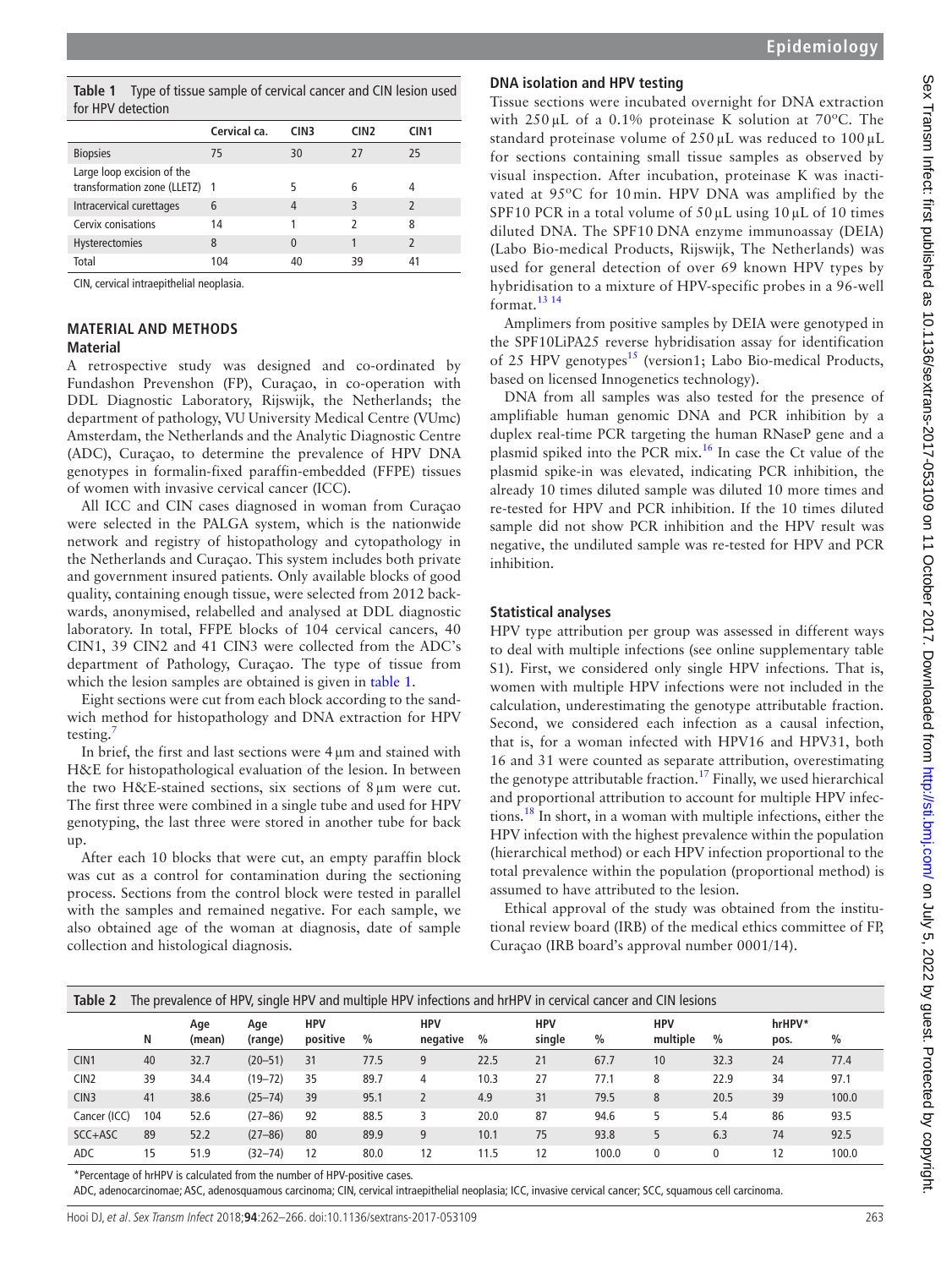<span id="page-2-0"></span>**Table 3** HPV-type distribution in HPV-positive cervical cancer, subdivided into SCC/ASC, ADC and CIN 3, 2, 1 lesions. **Type Hierarchical attribution\* Cancer SCC/ASC ADC CIN3 CIN2 CIN1 Total n % n % n % n % n % n % n % hrHPV 16** 40 38.5 36 40.4 4 26.7 19 46.3 12 30.8 6 15.0 77 34.4 **18** 14 13.5 8 9.0 6 40.0 3 7.3 4 10.3 1 2.5 22 9.8 **31** 4 3.8 4 4.5 5 12.2 2 5.1 5 12.5 16 7.1 **33** 3 2.9 3 3.4 1 2.4 2 5.1 1 2.5 7 3.1 **35** 3 2.9 3 3.4 4 10.3 7 3.1 **39** 1 1.0 1 1.1 1.1 2.6 2 0.9 **45** 7 6.7 5 5.6 2 13.3 2 4.9 1 2.6 2 5.0 12 5.4 **51** 3 2.9 3 3.4 2 4.9 4 10.3 3 7.5 12 5.4 **52** 4 3.8 4 4.5 3 7.3 2 5.1 1 2.5 10 4.5 **56** 1 2.5 1 0.4 **58** 4 3.8 4 4.5 3 7.3 1 2.6 2 5.0 10 4.5 **59** 1 1.0 1 1.1 1.1 2.5 2 0.9 **66** 2 0.9 **68** 2 1.9 2 2.2 2.2 2.2 2.5 3 1.3 **lrHPV 6** 1 2.6 2 5.0 3 1.3 **44 53** 1 2.5 1 0.4 **54 61** 1 2.5 1 0.4 **67** 1 1.0 1 1.1 1.1 1.1 1.1 1 0.4 **70** 2 5.0 2 0.9 **71 74 82** 1 1.0 1 1.1 1.1 **1** 0.4 **91 X** 4 3.8 4 4.5 1 2.5 5 2.2 **Total** 92 88.5 80 89.9 12 80.0 39 95.1 35 89.7 31 77.5 197 87.9 **Negative** 12 11.5 9 10.1 3 20.% 2 4.9 4 10.3 9 22.5 27 12.1

ADC, adenocarcinomae; ASC, adenosquamous carcinoma; CIN, cervical intraepithelial neoplasia; SCC, squamous cell carcinoma.

#### **Results**

[Table](#page-1-1) 2 presents the mean age at which cervical cancer and CIN lesions were diagnosed, and the prevalence of HPV in these lesions.

Since the results of hierarchical attribution analysis were similar to the proportional attribution analysis, we only present here the hierarchical distribution. The prevalence of HPV genotypes in multiple infections in cervical cancer and CIN lesions is shown in online [supplementary table S1](https://dx.doi.org/10.1136/sextrans-2017-053109).

#### **Carcinomas**

Most of the histotypes were squamous cell carcinoma (SCC  $n=85$  (81.7%)), followed by adenocarcinoma ((ADC  $n=15$ )  $(14.4\%)$  and adenosquamous carcinoma  $((\text{ASC } n=4 \ (3.8\%))$ ([table](#page-1-1) 2).

Because of the small number of ASC, for statistical analysis we added the four ASC cases to the SCC.

The large majority (88.5%) of cervical carcinoma were HPV positive of which only 5.4% had a multiple infection. The majority of positive ICC cases (93.5%) contained one hrHPV type ([table](#page-1-1) 2). The most prevalent HPV types in ICC were 16 (38.5%), 18 (13.5%) and 45 (6.7%), covering 58.7% of the carcinomas ([table](#page-2-0) 3). Four out of the five multiple hrHPV infections in cervical cancer had HPV16 in combination with another highrisk type (see online [supplementary table S2\)](https://dx.doi.org/10.1136/sextrans-2017-053109).

Eighty per cent of the ADC  $(n=15)$  were HPV positive.

Only single HPV-type infections were detected, and all samples were high-risk HPV types. HPV18 was the most prevalent HPV type (40.0%) followed by HPV16 (26.7%) and HPV45 (13.3%) ([table](#page-2-0) 3).

In total, 12 of the ICC samples were HPV negative: nine SCC and three ADC.

#### **CIN lesions**

The percentages of HPV prevalence increased with the grade of CIN lesion namely CIN1 77.5%, CIN2 89.7%, CIN3 95.1% ([table](#page-1-1) 2). The percentages of multiple HPV infections decreased from CIN1 (32.3%) to CIN3 (20.5%)and were lowest in cervical carcinomas (5.4%).

HPV16 was the most prevalent HPV type in all degrees of CIN and its prevalence increased substantially with greater severity of CIN. The most prevalent HPV types in CIN3 samples were HPV16 (46.3%) and HPV 31 (12.2%). HPV types 18, 52 and 58 each covered 7.3%.

In CIN 2, the most common type was HPV16 (30.8%), while HPV18, 35 and 51 were the second most common, each covered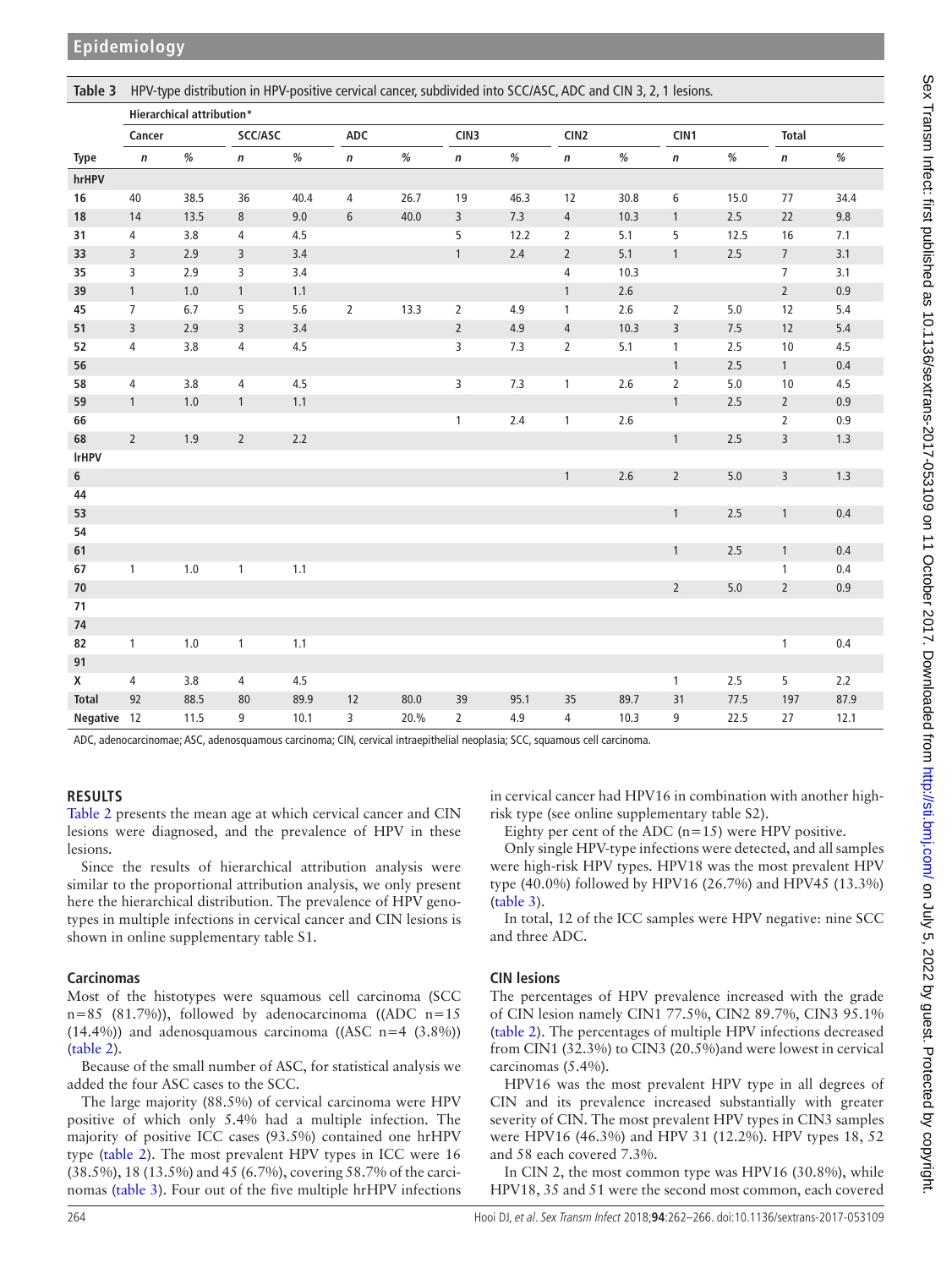10.3%. In CIN 1, the most common HPV types were HPV16 (15.0%), HPV31 (12.5%) and HPV51 (7.5%) [\(table](#page-2-0) 3).

### **Discussion**

This is the first study from Curaçao to show systematic data on HPV prevalence in cervical cancer and CIN lesions. Interestingly, although the prevalences of HPV16 (38.5%) and HPV18 (13.5%) in cervical cancer of women from Curaçao are still the most prevalent HPV genotypes, their prevalence is lower compared with the world prevalence.<sup>19-21</sup>

The prevalence of vaccine types HPV31, HPV52, HPV58 and HPV X (DEIA pos. and LiPA neg.) for each HPV type was 3.8%, in total 15.2%. In ADC (n=15), HPV 18 (40.0%), HPV16 (26.7%) and HPV45 (13.3%) were the most prevalent HPV types. Twelve cervical cancers were found to be HPV negative.

We performed several experiments to substantiate absence of HPV in cervical cancer and exclude experimental causes. Review of the slides by two pathologists did not change the diagnosis, and repeated HPV testing and genotyping with SPF10 yielded identical results. Inadequate DNA quality could be excluded by parallel testing with a duplex real-time PCR targeting the human RNaseP gene. Potential PCR inhibition could be excluded by a plasmid spiked into the PCR mix.

All 12 samples contained amplifiable human genomic DNA and stable Cq values of the plasmid spike showed absence of PCR inhibition. Another explanation for a negative HPV result in cervical carcinoma might be integration of HPV DNA in the L1 region because the SPF10 targets the L1 gene. We did not perform HPV detection assays targeting the E6/E7 region to exclude this possibility.<sup>22</sup> However, published data show that  $\leq$ 1% of cervical cancers has integration in the L1 region.<sup>[23 24](#page-4-14)</sup>

Our HPV 16/18 prevalence data in cervical cancer are in agreement with Martinique (57% in 131 ICC)<sup>25</sup> but differ from those in Trinidad  $(83.9\%)$ .<sup>[26](#page-4-16)</sup>

The ranking order of HPV genotypes found in cervical cancer in Curaçao matches with those from Trinidad HPV16 (66.1%), HPV18 (17.8%) and HPV45 (8.9%).<sup>26</sup> Comparison with HPV genotype studies from Jamaica was difficult due to pooling of the small sample size (9 ICC and 30 CIN3 lesions).<sup>2</sup>

Compared with HPV 16 and 18 in cervical cancer from the Caribbean region according to the Institut Català d'Oncologia (ICO) data (57.6%), our estimated HPV16 and 18 prevalence data in cervical cancer are somewhat lower (52.0%), but our HPV 16 and 18 prevalence data in high-grade lesions (CIN2/3; 47.6%) are higher compared with the ICO data (CIN2/3;  $34.6\%$ ).<sup>1</sup>

However, it should be noted that most of the published HPV prevalence data from CIN lesions in the Caribbean region are obtained from studies in women with normal cytology where these lesions were discovered incidentally during the trials. In Jamaica (n=840), the prevalence of HPV16 and 18 was found to be 50% in 14 high-grade squamous intraepithelial lesion (HSIL) and 21.3% in 61 atypical squamous cells of undetermined significance (ASC-US) and low-grade squamous intraepithelial lesion  $(LSIL).<sup>28</sup>$  $(LSIL).<sup>28</sup>$  $(LSIL).<sup>28</sup>$ 

Data from Guadeloupe (n=618) only described HPV 16 and 18 prevalence in LSIL: 9.7% in LSIL (n=31) and 11.3% of ASC-US (n=106). HPV 16 and 18 prevalence in HSIL were not described because of the small sample size  $(n=8)$ .<sup>29</sup>

An explanation for the differences in HPV prevalence between the Caribbean region may be the very heterogeneous ethnical background, which consists of a mix of African and European

# **Key messages**

- ► The incidence of cervical cancer in Curaçao is high (13.1) and cervical cancer prevention programmes are lacking.
- ► The prevalence of HPV16 and 18 in cervical cancer in this large study from Cura ao is lower compared with the world population and Trinidad.
- ► The prevalence of HPV genotypes in CIN lesions in Cura ao is comparable with the world population.
- ► In the selection of a prophylactic HPV vaccine the high proportion of non-HPV 16/18 genotypes in cervical cancer should be taken into account.

descent and different social and cultural behaviours in this population.

Our HPV genotype prevalence data argue for the use of a prophylactic HPV vaccine with broad coverage of the non-HPV 16/18 genotypes, as present in the nonavalent vaccine. The use of HPV vaccines with a smaller HPV genotype coverage such as the bivalent vaccine can also be considered when longitudinal data show that the cross-protection of the HPV 16/18 vaccines provides also long-lasting protection against non-vaccine HPV types such as 45, 31 and 33, present in relevant percentages in the population. $3031$ 

The strengths of our study is that all samples derived from the only Pathology laboratory in Curaçao where all cases were handled according to one protocol. Three pathologists did histological review and HPV typing was carried out following a single standardised protocol in DDL, which has ample experience with HPV genotyping in very large epidemiological studies on genotyping. $<sup>2</sup>$ </sup>

A limitation of the study is the limited number of CIN lesions studied because only available blocks of good quality and containing enough tissue were included. Consequently, this should be taken into account when interpreting the HPV prevalence data. However, this is the largest series of CIN from the Caribbean area in which HPV prevalence was assessed.

In conclusion, our study shows that compared with the world population the prevalence of HPV types 16 and 18 in cervical cancer is lower and consequently the contribution of the HPV genotypes 31, 45, 51, 52 and 58 is higher. When considering prophylactic HPV vaccination on Curaçao, these HPV genotypes' prevalence data in cervical (pre)cancer should be taken into account.

#### **Handling editor** Jackie A Cassell

**Acknowledgements** The authors would like to thank C.M.D. Coronel, pathologist, Ing. E. Benita, Cytotechnologist; laboratory and secretary personnel from Analytic Diagnostic Centre department of Pathology. The authors would also like to thank D.T Geraets, J. Roer, H. van den Munckhof, L. van den Berg, and the technical and laboratory personnel from DDL Diagnostic Laboratory and Dr J. Berkhof from VU University Medical Centre, Department of Epidemiology and Biostatistics for their expert help. Also, the authors would like to extend their gratitude to Dr. Gomes Bravio for providing information about cervical cancer screening and S. Elhage, M. Ruijs and J. Boujon for their attribution on information about local vaccine availability.

**Contributors** Design of the study: Hooi, Witte, Kenter,Meijer, Quint. Data collection: Hooi, Pinedo. HPV detection and genotyping: de Koning, Quint, Hooi. Statistics: Hooi, Witte, Meijer, de Koning, Quint. Writing: Hooi, Meijer, Kenter, Witte, Quint. All authors critically commented on all versions of the manuscript.

**Funding** This work was financially supported by Fundashon Prevenshon grant number 1.

**Competing interests** Desiree J. Hooi, no COI Birgit Lissenberg-Witte: no COI Maurits de Koning: no COI Herbert Micheal Pinedo: no COI Gemma Kenter: no